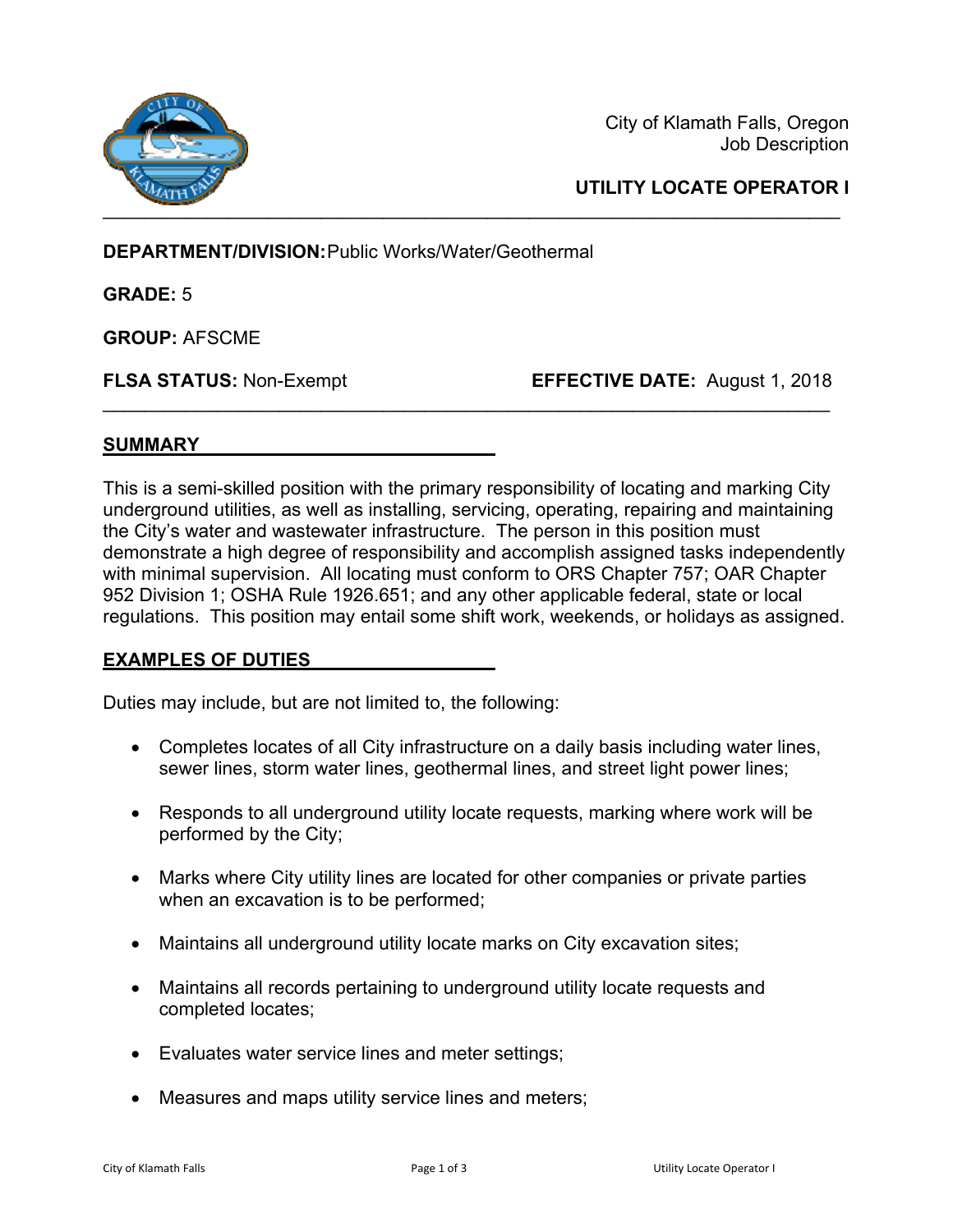- As assigned by the Water Division Manager or Supervisor or Wastewater Manager or Wastewater Collections Supervisor may perform the various tasks of a Water Distribution Operator I or Wastewater Collections Operator I;
- Fills in as needed for the Water Distribution and/or Wastewater Collection work crew;
- Performs a variety of related duties as assigned.

## **SUPERVISORY RESPONSIBILITIES\_\_\_\_\_\_\_\_**

This is a non-supervisory position.

## **QUALIFICATION REQUIREMENTS**

#### Education and/or Experience:

High School Diploma or equivalent (G.E.D) and six (6) months experience as a utility locator.

#### License/Certifications:

Must possess and maintain valid Oregon Driver's License and must obtain a Commercial Driver's License within six (6) months of hire. Must possess an Oregon Water Distribution Level I certification and/or Oregon Wastewater Collections Level I certification.

### **PRE-EMPLOYMENT**

Job offers for this position are contingent upon the individual passing a pre-employment drug screen.

### **KNOWLEDGE, SKILLS AND ABILITIES**

The requirements listed below are representative of the knowledge, skills and/or abilities required.

### Knowledge of:

City Codes, resolutions, and policies; City of Klamath Falls cross-connection rules and regulations. Tools and equipment utilized in the underground utility locating process including Metro Tech metal detector and ground penetrating radar. Occupational hazards and safe work methods. Customer service principles.

#### <u>Skill in:</u>

Reading and understanding City of Klamath Falls Geographic Information System (GIS), plans, maps, and drawings; preparing field sketches of work for as-built preparation and permanent recording. Using a computer and related software applications. Using